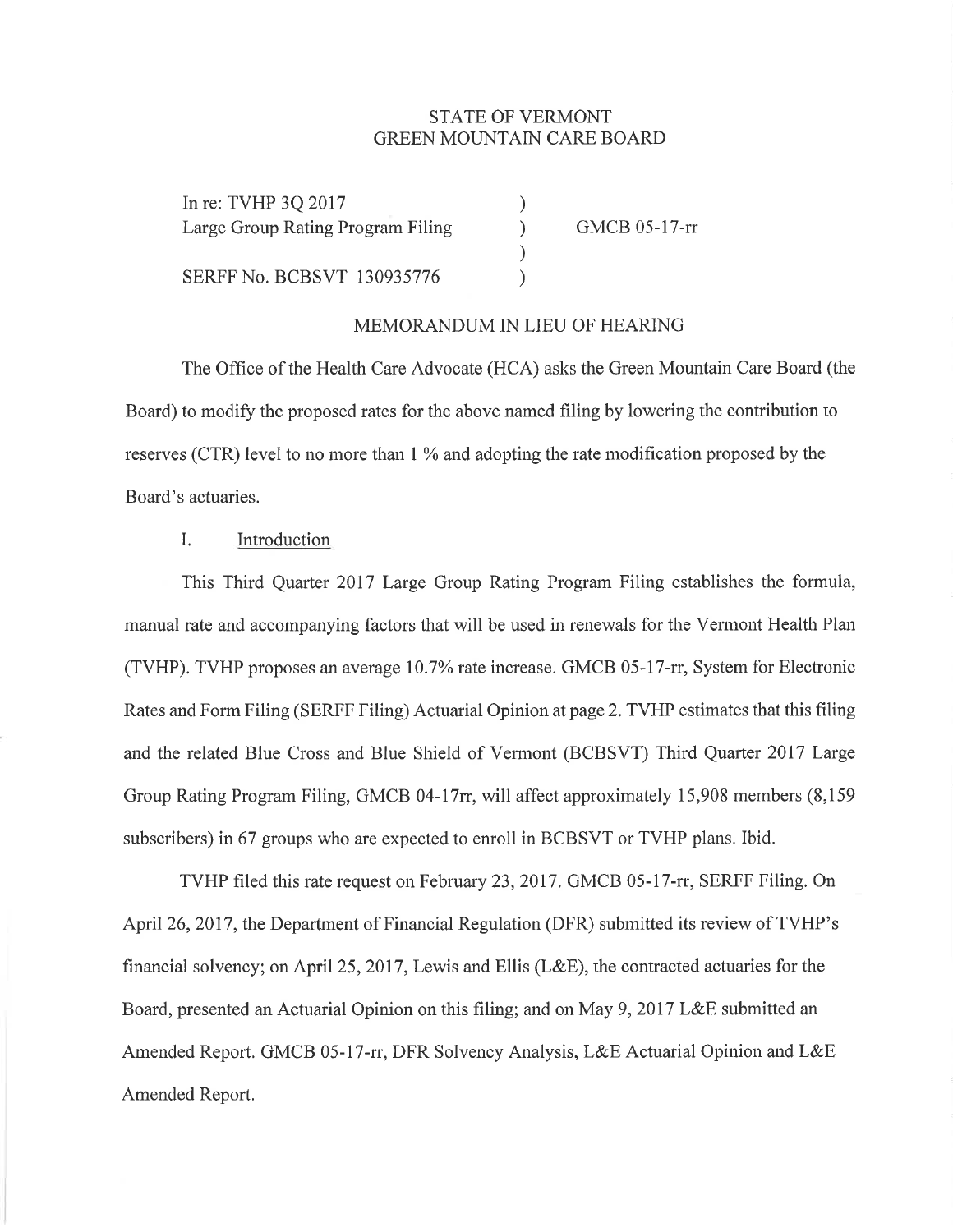The HCA entered an appearance pursuant to GMCB Rule  $2.000 \text{ s}\$ \$2.105(b) and  $2.303$ . The parties have agreed to waive the hearing in this matter.

#### II. Standard of Review

Health insurers operating in Vermont have the burden of showing that their rates are reasonable and meet the statutory criteria. GMCB Rule 2.104(c), The Green Mountain Care Board has the power to approve, modify, or disapprove requests for health insurance rates. 18  $V.S.A§9375(b)(6); 8 V.S.A§4062(a).$ 

When "deciding whether to approve, modify, or disapprove each rate request, the Board shall determine whether the requested rate is affordable, promotes quality care, promotes access to health care, protects insurer solvency, is not unjust, unfair, inequitable, misleading, or contrary to law, and is not excessive, inadequate, or unfairly discriminatory." GMCB Rule 2.000  $\S2.301(b)$ ; GMCB Rule 2.000  $\S2.401$ ; 8 V.S.A $\S4062(a)(3)$ . In addition, the Board shall take into consideration the requirements of the underlying statutes, changes in health care delivery, changes in payment methods and amounts, DFR's Solvency Analysis, and other issues at the discretion of the Board. GMCB Rule  $2.000$   $\S2.401$ ; 18 V.S.A $\S9375(b)(6)$ . Further, the Board "shall consider any [public] comments received on a rate filing and may use them to identify issues." GMCB Rule 2.000 \$2.201(d). The record for rate review includes the entire SERFF filing submitted by the insurer, questions posed by the Board to its actuaries, questions posed to the insurer by the Board, its actuaries, and DFR, DFR's Solvency Analysis and the Actuarial Opinion from the Board's actuary. GMCB Rule 2.000 \$2.403(a).

#### III. Actuarial Opinion and Solvency Analysis

L&E analyzed the filing to assist the Board in determining whether to approve, modify or disapprove the requested rate increase, focusing on whether the filing produces rates that are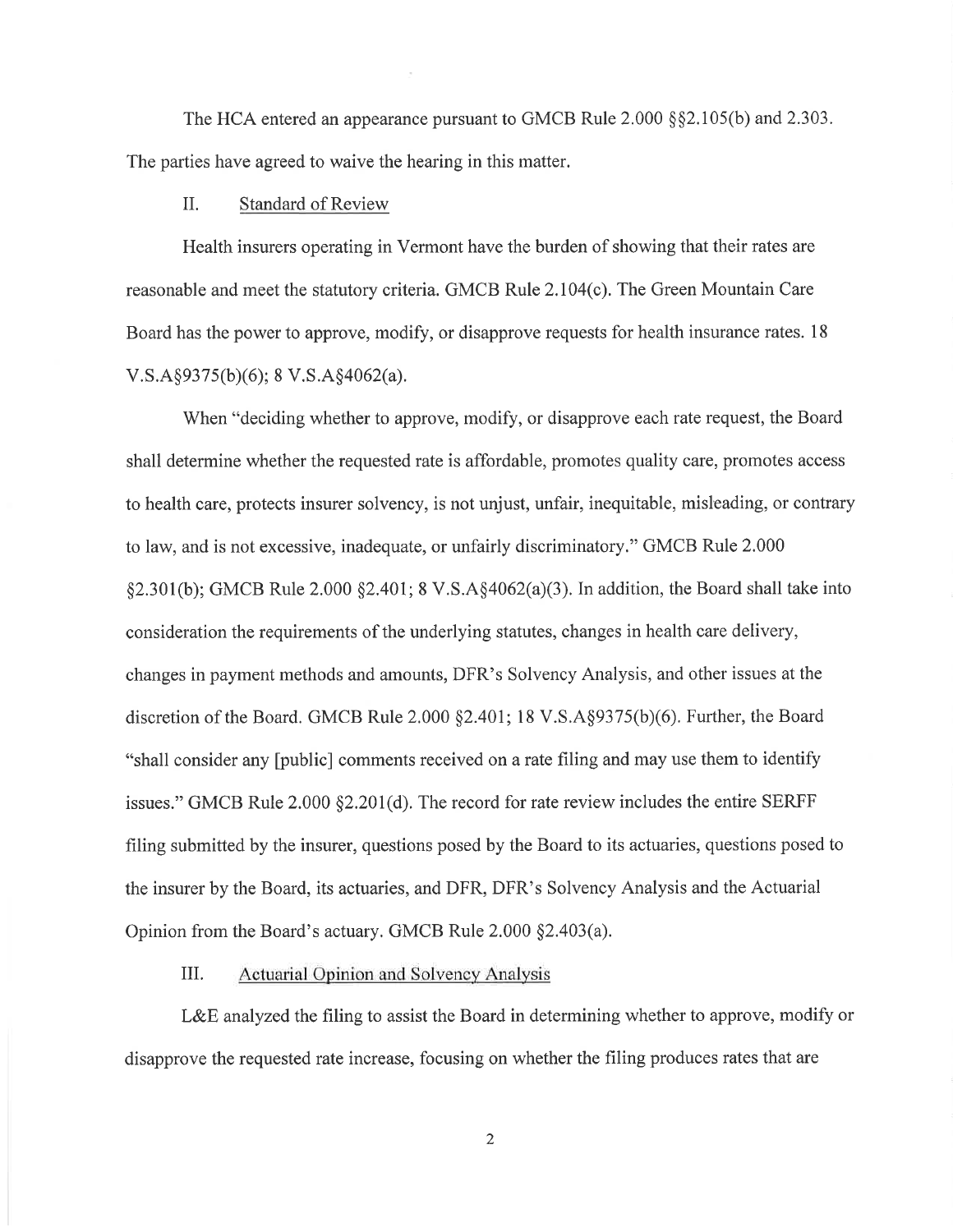"excessive, inadequate, or unfairly discriminatory." L&E recommended that the specialty drug trend for the filing be reduced to l8.4Yo but otherwise did not recommend modifìcations to the requested rate increase. GMCB 05-1-rr L&E amended report at page 10.

DFR's Solvency Opinion discusses the impact of the filing as proposed on the solvency and reserves of Blue Cross and Blue Shield of Vermont (BCBSVT), the parent company for TVHP.<sup>1</sup> GMCB 05-17rr Solvency Opinion at page 1. The Opinion expresses DFR's belief that the rates as filed "likely will have the impact of sustaining the current level of solvency." Id. at page 3.

## IV. Analysis

The HCA asks the Board to reduce the CTR from 2% to no more than 1%. This modification would result in a more affordable product for Vermont policyholders and thereby promote access to care and maintain an adequate level of reserves for the carrier. TVHP proposes a 2% CTR for this filing. However, the carrier has failed to demonstrate a need for this level of contribution.

### Contribution to reserves request

In response to L&E's question in the related BCBSVT Third Quarter 2017 Large Group Rating Program Filing, BCBSVT has described the top end of its target range for its Risk Based Capital (RBC) as 700. GMCB 05-17rr, Response #10 to Objection Letter 1 at page 5. TVHP's current RBC level as demonstrated in its most recent Annual Statement is far above the top of BCBSVT's target range. The Five Year Histoical Data page of TVHP's 2016 Annual Statement

<sup>&</sup>lt;sup>1</sup> DFR explains that its solvency analysis focuses on BCBSVT: "TVHP is a wholly owned subsidiary of Blue Cross and Blue Shield of Vermont Inc. ("BCBSVT") TVHP and BCBSVT are two insurers within an Insurance Holding Company System as defined by  $8 \text{ V.S.A} \$  3681(4). Under these circumstances, the solvency analysis of TVHP and BCBSVT concentrates on the financial position of the parent, BCBSVT." DFR Solvency Opinion at page 1.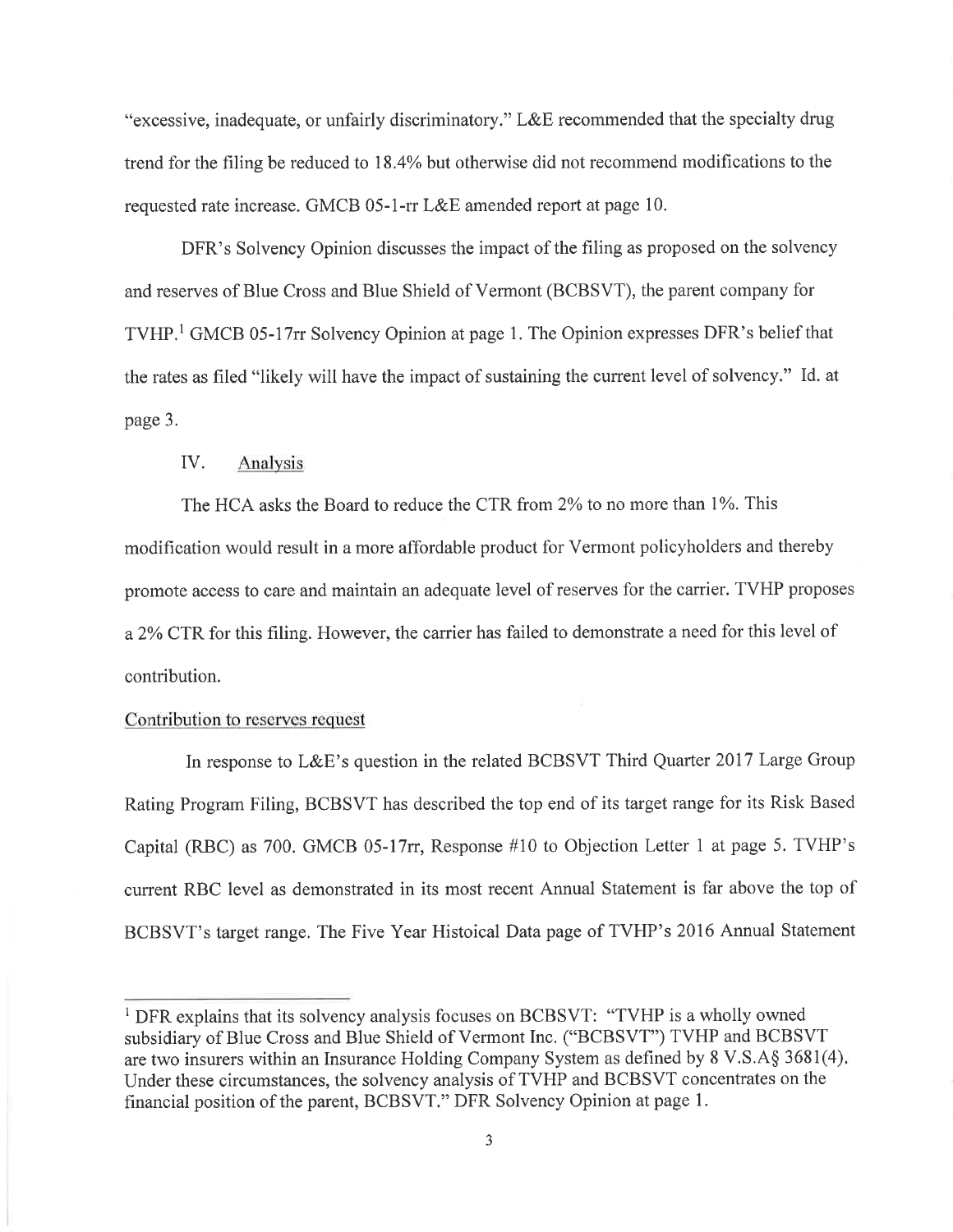(attached) shows the annual Total Adjusted Capital and Authorized control level risk-based capital figures from which RBC is calculated. The insurer's RBC level has continued to grow signifìcantly each year in 2014, 2015 and 2016 compared to its levels in 2012 and 2013. Ibid. The Five Year Historical Data chart also reflects a sharp decrease in membership in the TVHP plans since 2012 which further reduces the need to increase RBC.

TVHP argues for its requested 2% CTR in very general terms:

Surplus is a critical consumer protection that allows members to receive needed care and providers to continue to receive payments in the event of unforeseen adverse events that may otherwise impact TVHP's ability to pay claims. TVHP must remain financially strong in order to continue to provide Vermonters with outstanding member experiences, responsible cost management and access to high value care. TVHP also believes that CTR should be managed to an adequate long-term level, rather than fluctuating significantly from year to year. We believe that maintaining the currently approved CTR of two percent for Insured Groups represents an adequate long-term, yet not excessive, CTR. While this may fall above or below that required to maintain RBC in this or any given future year, consistently maintaining an adequate long-term assumption will allow us to avoid rate shocks in years of high growth in membership or high increases in health care cost trend. Using these long-term assumptions maintains consistency across product lines, which promotes fairness to ratepayers. SERFF Actuarial memo at page 24.

The TVHP argument is the same argument for a 2% CTR that was presented in BCBSVT's Third Quarter Large Group Rate Filing. GMCB 05-17-rr SERFF, Actuarial Memorandum at page 24. The request in the TVHP filing does not take into account the very different RBC levels of BCBSVT and TVHP. The carrier's general unsupported assertion that a 2% CTR is adequate but not excessive does not meet its burden of proof to demonstrate there is a specific threat to solvency in the period represented by the filing that would justify the requested2Yo CTR. Because TVHP's current RBC level is already far above the BCBSVT target range, TVHP should not charge policyholders money to further increase or even maintain its RBC and can afford a lower CTR for this filing.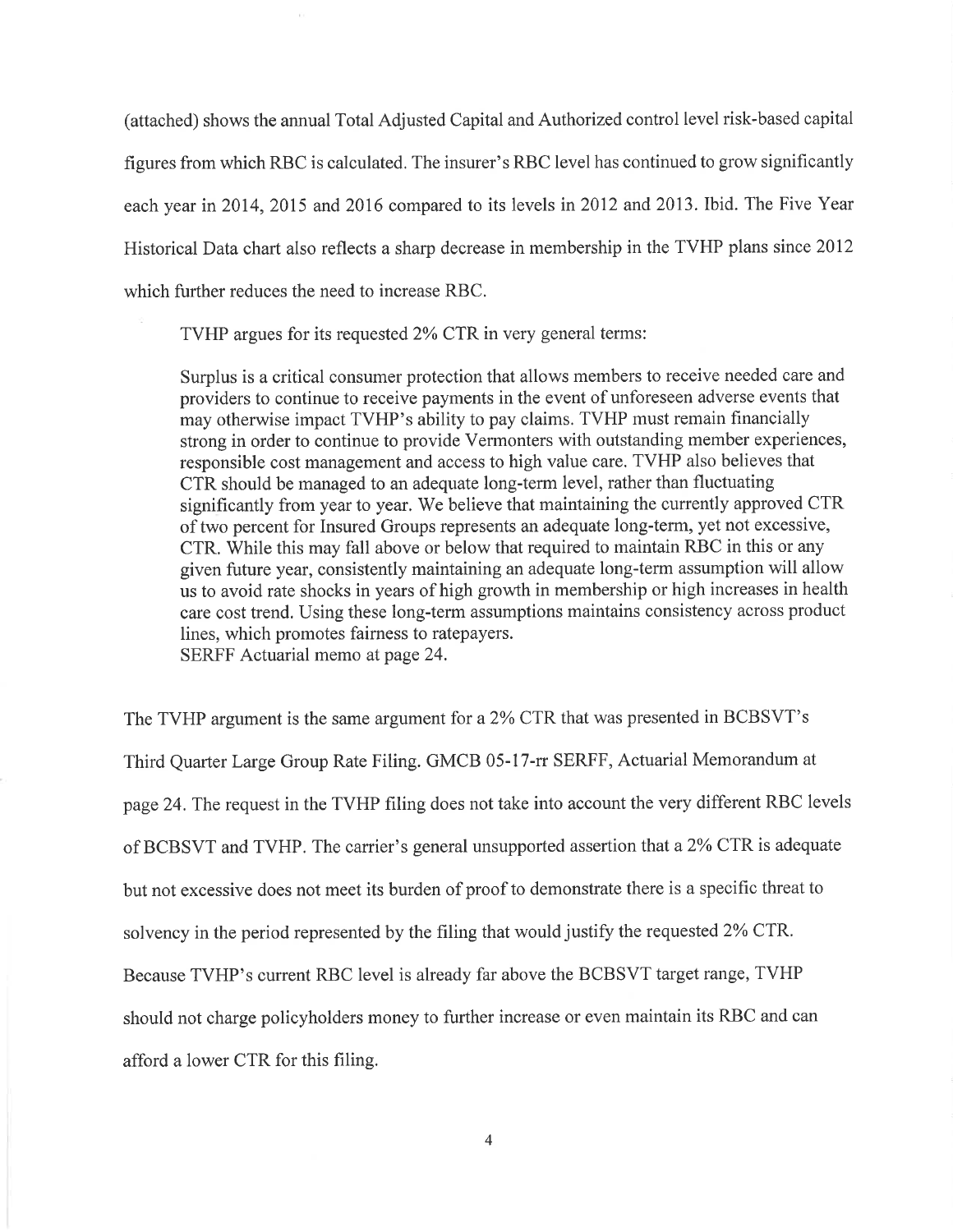### Affordabilitv and access to care for ratepayers

Because the proposed rate 10.75 increase requested in this filing will be diffrcult for TVHP policyholders to afford, the increase should be kept to the lowest possible level. A significant portion of employed Vermonters struggle to afford their health insurance. According to the DFR 2014 Vermont Household Health Insurance Survey, almost 60% of uninsured working Vermont residents report that they did not enroll in their employer's health plan because it was too expensive. Comprehensive Report, 2014 Vermont Household Health Insurance Survey at page 46. Almost a quarter of uninsured adults work for employers that offer health insurance, and slightly more than a quarter of working adults with uninsured children work for companies that offer some type of health insurance. Survey at pages 13,24

Most Vermonters who find their employer sponsored health insurance to be unaffordable do not have other insurance options. Federal rules disqualify most people who are offered employer sponsored health insurance from receiving premium subsidies for health insurance purchased on the state health insurance exchange. Unless the actuarial value of the employer sponsored insurance is below 60% or the employee's share of the premium to cover just the employee (not including the expense of covering family members) exceeds 9.5% of the employee's income, the employee is not eligible to receive premium tax credits through the state insurance exchange. Survey at page 38.

Wages in Vermont have not increased enough in recent years to allow Vermonters to afford the 10.7% increase in insurance costs requested in this filing. Wages in Vermont increased only 6.2% between the third quarter of 2015 and the third quarter of 2016 according to recent statistics from the Vermont Department of Labor.

#### http://www.vtlmi.info/indareanaics.cfm?areatype=01

5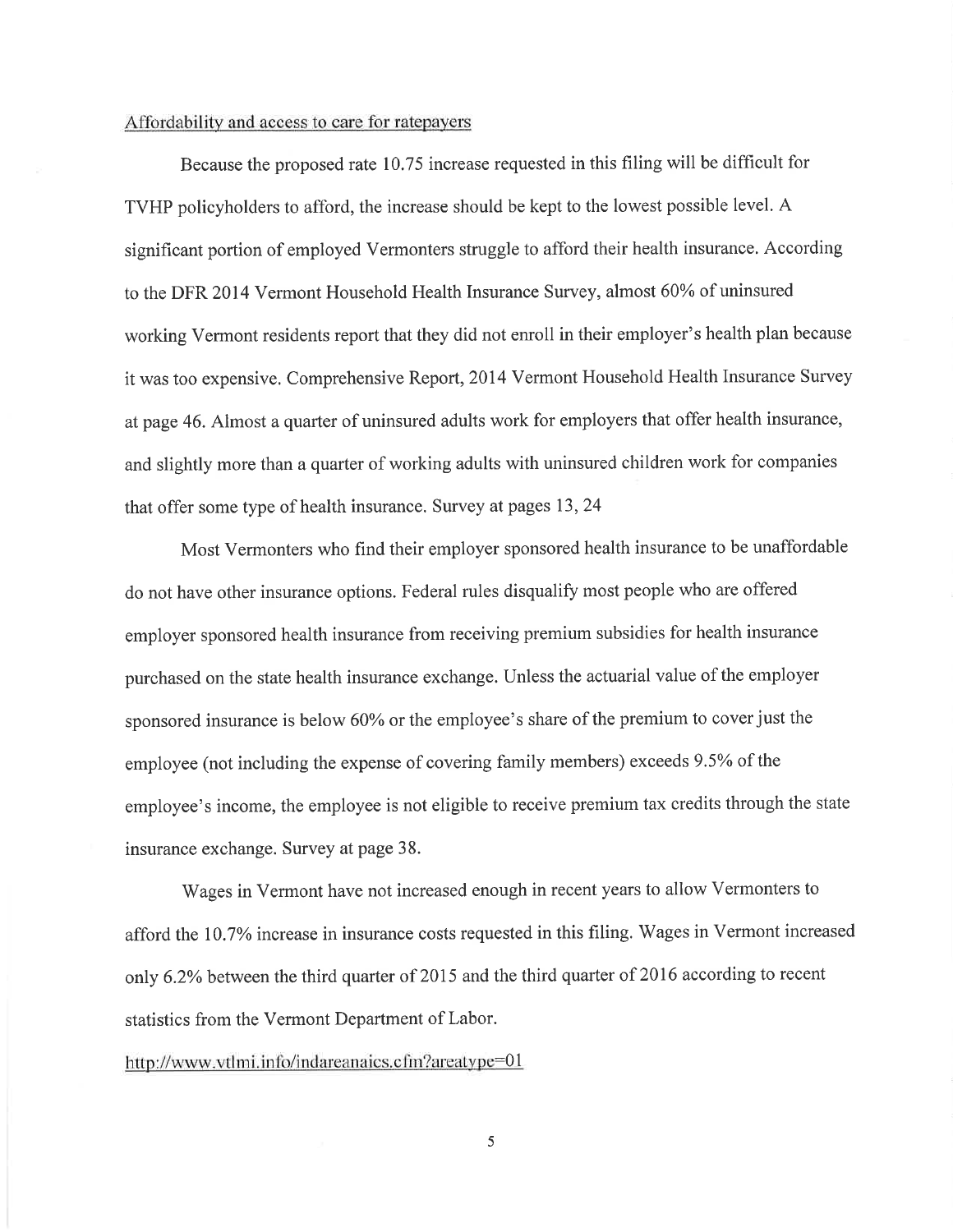The May 12,2017 Consumer Price Index (CPD Summary shows increases in prices that are far lower than the requested rate increase. For all items the CPI increased only 2.2% over the 12 months up to April 2017. The increase for medical care commodities was 2.6% and the increase for medical care services was 3.1%. https://www.bls.gov/news.release/cpi.nr0.htm

Increases in premium costs for employer sponsored health insurance plans are very difficult for employers to absorb. The increases are typically passed on to the employees through increased employee contributions to insurance or through lost wages, or both. Sarah Kliff, The Washington Post, You're Spending Way More on Your Health Benefits than You Think, August 30,20t3.

## V. Conclusion

The HCA asks the Board to adopt the modification to the specialty drug trend recommended by L&E and reduce the requested CTR to no more than 1%. This modification will produce a smaller but adequate rate increase and will increase affordability and access to health care for policyholders.

Dated at Montpelier, Vermont this 12th day of May, 2017.

s/ Lila Richardson

Lila Richardson Staff Attorney Office of the Health Care Advocate 7 Courl Street P.OBox 606 Montpelier, Vt0560l Voice (802) 223-6377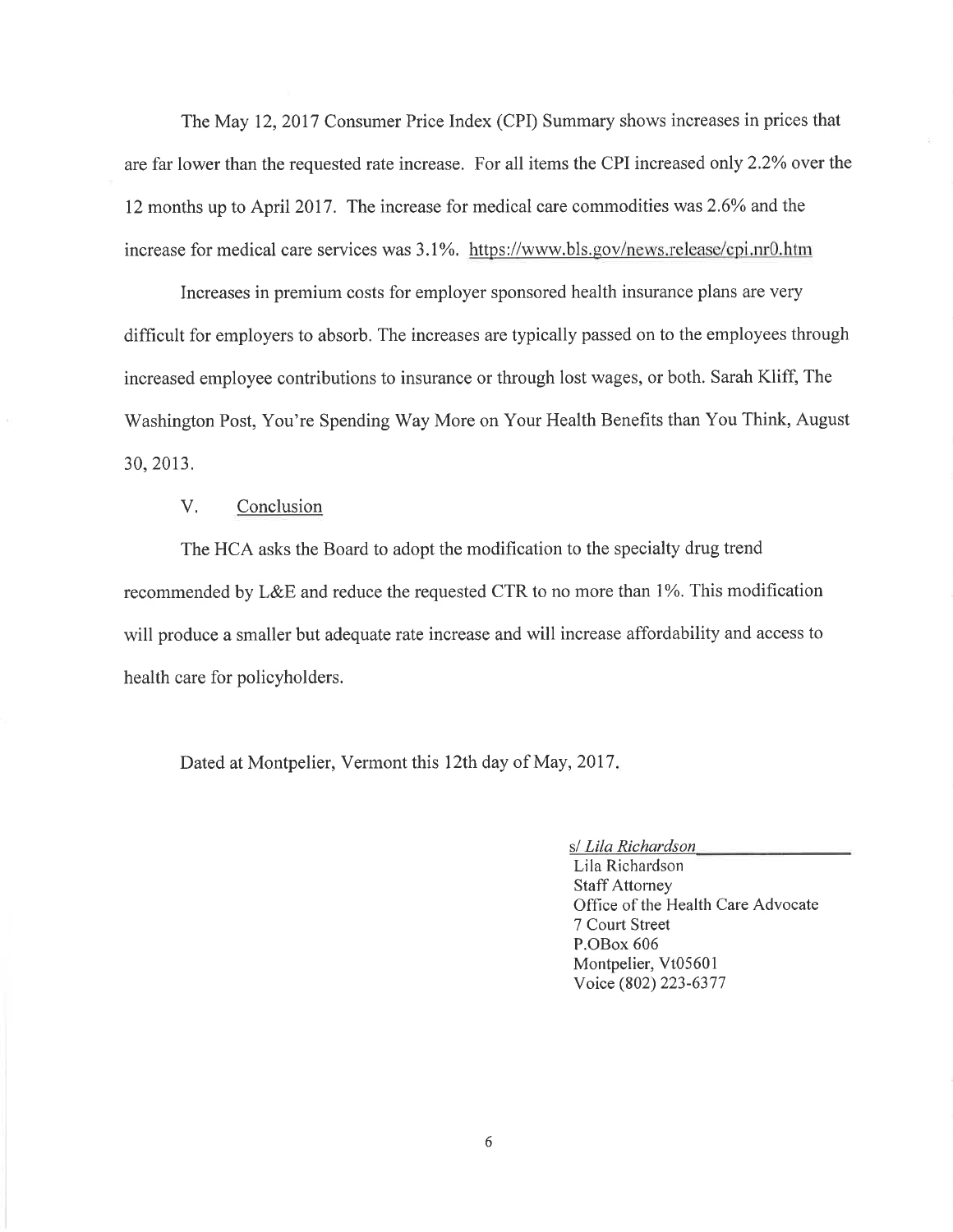# CERTIFICATE OF SERVICE

I, Lila Richardson, hereby certify that I have served the above Memorandum on Judith Henkin, General Counsel to the Green Mountain Care Board, Noel Hudson, Health Policy Director of the Green Mountain Care Board, and Jacqueline Hughes and Rebecca Heintz, representatives of the Vermont Health Plan, by electronic mail, return receipt requested, this l2th day of May, 2017.

> s/ Lila Richardson Lila Richardson